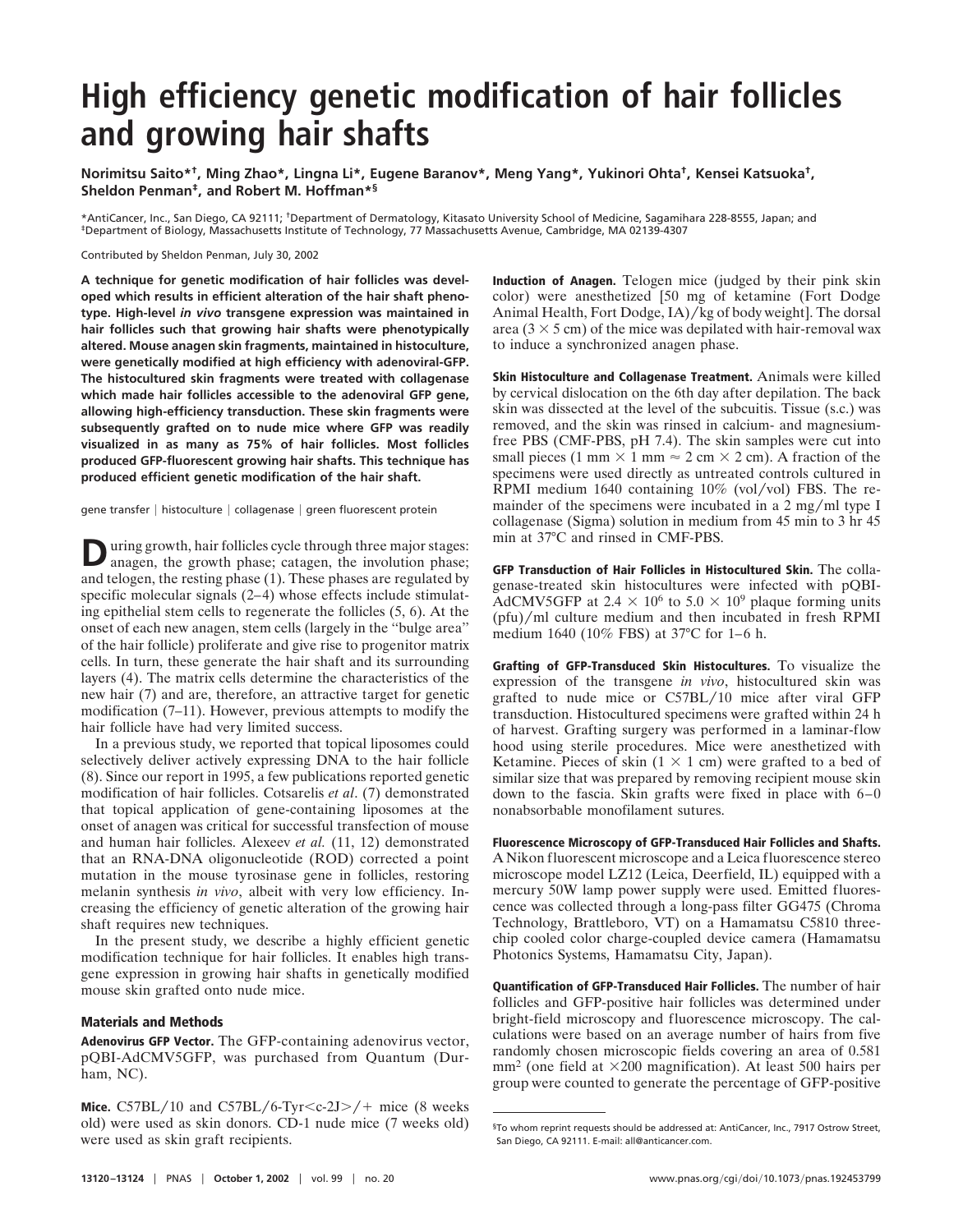

**Fig. 1.** Effect of collagenase treatment on adenoviral GFP transduction of hair follicles in skin. (*A*–*D*) Histocultured mouse skin treated with collagenase and transduced with adenoviral GFP. (*A* and *C*) Bright field and fluorescence. (*B* and *D*) Fluorescence. (*E* and *F*) Untreated histocultured skin transduced with adenoviral GFP. (Magnification =  $\times$ 40; bar = 0.2 mm.) (*G*) Grafted skin, transduced with adenoviral GFP after collagenase treatment *ex vivo*. ( $H$ ) Untreated grafted skin, transduced with adenoviral GFP. (Bar = 1 mm.) (*E*) Bright field and fluorescence. (*F*) Fluorescence. (*A*–*F*) The view from the undersurface. (*G* and *H*) The view from the surface.

hair follicles. Hair follicles in which GFP was visualized anywhere in the hair bulb or shaft were scored as GFP-positive.

**Isolation of Hair Follicles and Dermal Papillae from GFP-Transduced Histocultured and Grafted Skin.** After viral GFP transduction, hair follicles were isolated from histocultured skin and grafted skin at several time points to determine the location of GFP expression. Pieces of histocultured skin or skin grafts were incubated in a 2 mg/ml type I collagenase solution in culture medium for 2 h at 37°C and rinsed in culture medium to release hair follicles.

**Preparation of Skin Samples for Histological and Cytological Studies.** After viral GFP transduction, skin pieces were taken at several time points for histological study to determine the location of GFP expression. Pieces of histocultured skin or skin grafts were stored at  $-80^{\circ}$ C. Frozen specimens were sectioned on a cryostat (Hacker Instruments, Fairfield, NJ) and collected onto glass slides (Fisher Scientific).

**Isolation of RNA from Histocultured Skin and RT-PCR.** Skin samples (100 mg) were homogenized in 1 ml of Tri reagent (Sigma) to extract RNA (13, 14). For RT-PCR, approximately 10  $\mu$ g of



**Fig. 2.** Time course of visualization of GFP in hair follicles in skin after adenoviral GFP treatment. (*A*) Histocultured skin. (*B*) Grafted skin. The number of hair follicles was counted under bright-field microscopy. The number of GFP-positive hair follicles was counted under fluorescence

RNA was reverse-transcribed to first cDNA chains. Reverse transcription was carried out in 20  $\mu$ l of first-strand buffer, 500  $\mu$ M of each dNTP, and 20 units of avian myeloblastosis virus reverse transcriptase (Strategene, San Diego). The primer for the first strand was pGFP antisense. Incubation was at 42°C for 50 min. The products of the reverse transcription were then amplified by the PCR. Mouse  $\beta$ -actin mRNA was used as the standard. The sequence of the GFP upstream primer was  $5'$ -ATG GCT AGC AAA GGA GAA GAA CT-3'. The downstream primer was 5'-TCA GTT GTA CAG TTC ATC CAT  $G-3'$ . The PCR conditions for both GFP and  $\beta$ -actin were as follows: first denaturation at 97°C for 30 s; annealing at 55°C for 30 s; extension at 72°C for 45 s; then, a final extension at 72°C for 10 min.

## **Results**

microscopy.

**GFP Fluorescence in Genetically Transduced Hair Follicles in Histocultured Skin.** Three days after *ex-vivo* adenoviral GFP gene treatment, GFP fluorescence appeared in 79% of the hair follicles in collagenase-treated histocultured skin. In contrast, untreated histocultured skin showed only 12% of hair follicles expressed fluorescing GFP (Figs. 1 *A*–*F* and 2*A*). Strong GFP fluorescence was expressed in histocultured hair follicles for at least 35 days (data not shown).

**Localization of Expressed GFP Within the Hair Follicle.** Adenovirustransduced GFP expression could be detected in the hair matrix cells as early as day 1. (Fig. 3*A*). On day 3, hair follicles were isolated from histocultured skin to localize more accurately the GFP fluorescence. GFP appeared in the majority of the hair bulbs and dermal papillae (Fig. 4 *A* and *B*). On day 7, GFP also appeared in the hair shafts (Fig. 3 *B*–*D*). The presence or absence of GFP in the hair shafts was clearly and unambiguously distinguished by its characteristic fluorescence (Fig. 3 *C* and *D*).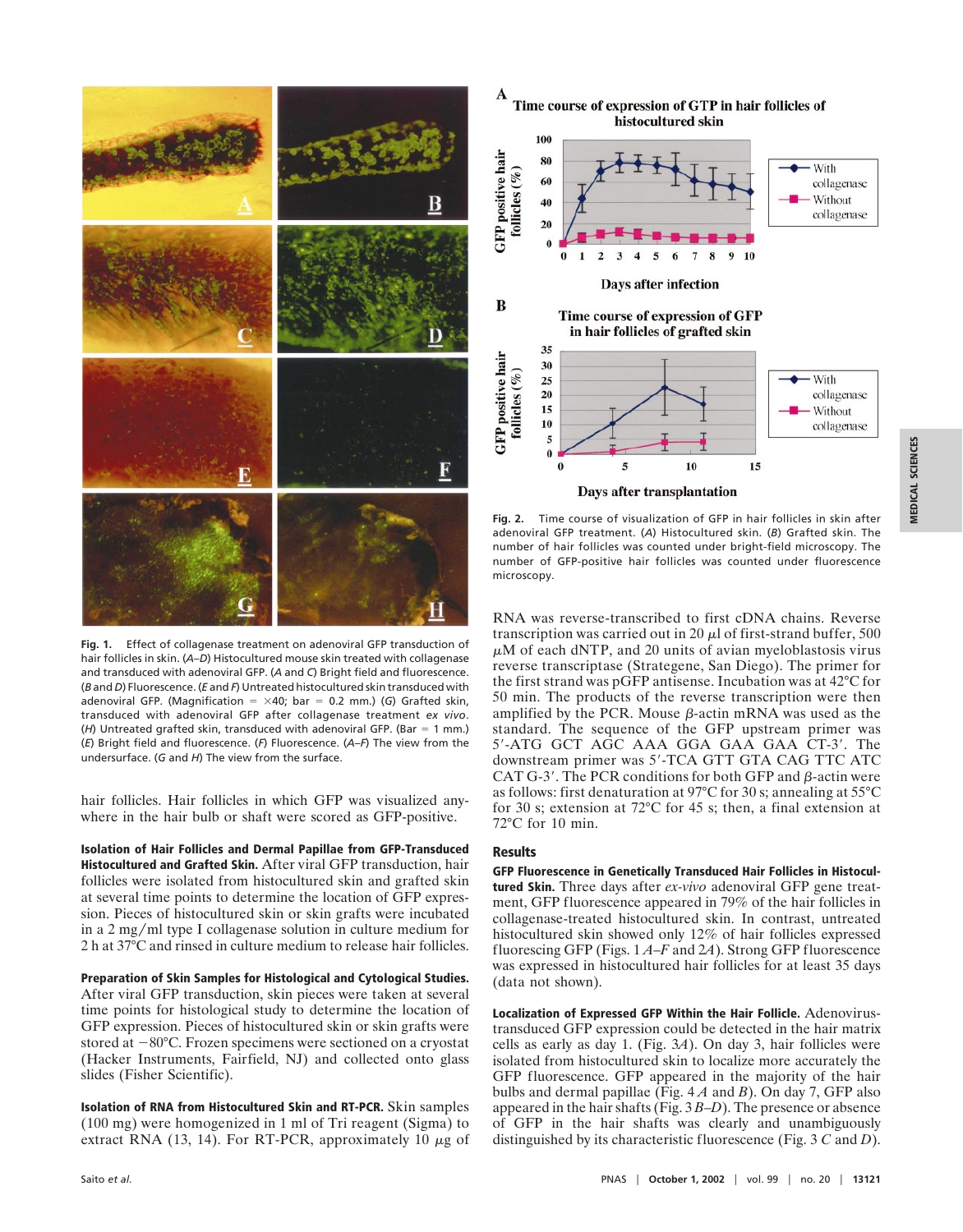

**Fig. 3.** GFP visualization in hair matrix cells, dermal papillae, and hair shafts of adenoviral GFP-transduced histocultured and grafted skin. Specimens of histocultured skin and grafted skin were sectioned on a cryostat. (*A*–*D*) Histocultured skin treated with collagenase and transduced with adenoviral GFP. (*A*) One day after adenoviral GFP treatment. Arrow indicates GFPtransduced matrix cells of hair bulb. (Magnification =  $\times$ 200; bar = 40  $\mu$ m.) ( $B-D$ ) Seven days after adenoviral GFP treatment. ( $B$ : magnification =  $\times$ 100;  $bar = 80 \mu m$ .) (*C* and *D*: magnification =  $\times$ 200; bar = 40  $\mu$ m.) (*E–H*) Grafted skin, transduced with adenoviral GFP after collagenase treatment. (*E*–*G*) Six days after grafting. (*H*) Thirteen days after grafting. (*E*, *F*, and *H*: magnification,  $\times$ 400; bar = 20  $\mu$ m.) (*G*: magnification =  $\times$ 200; bar = 40  $\mu$ m.) Arrows indicate GFP-positive areas. Arrowheads indicate GFP-negative (autofluorescent) areas.

**Dependence of GFP Transduction on Virus Titer and Length of Incubation.** Both collagenase-treated and untreated skin histocultures were incubated with adenoviral GFP at concentrations of  $2.4 \times 10^6$  to  $5.0 \times 10^9$  pfu/ml for 2.5 h at 37°C. On day 3, after



**Fig. 5.** Dependence of adenoviral GFP-transduction on virus titer and incubation time. (*A*) Skin histocultures were treated with various titers of adenoviral GFP for 2.5 h at 37°C. (*B*) Skin histocultures were incubated with adenoviral GFP at 6.8  $\times$  10<sup>8</sup> pfu/ml at 37°C for various time periods. Hair follicles were counted as in Fig. 2.

GFP transduction, the fraction of GFP-positive hair follicles in collagenase-treated histocultures was as high as 80% at the maximum virus titer. In untreated histocultures, the number of GFP-positive hair follicles was  $4\times$  smaller and increased only slightly at the maximum virus titer used (Fig. 5*A*).

The kinetics of uptake of the viral GFP was examined next. Both collagenase-treated and untreated histocultures were incubated with adenoviral GFP at  $3.4 \times 10^8$  pfu per ml for 1–6 h at 37°C. The fraction of GFP-positive hair follicles in collagenase-treated histocultures increased up to 80% with the length of virus incubation for up to 4 h, after which it plateaued. By contrast, the number of GFP-positive hair follicles in untreated histocultures was very small and increased only slightly with time (Fig. 5*B*).

**Dependence of GFP Transduction Efficiency on Time of Collagenase Treatment.** The fraction of GFP-positive hair follicles increased with the length of collagenase treatment of skin histocultures for up to 1 h 30 min, after which the fraction declined.



**Fig. 4.** GFP visualization in the hair bulb, dermal papillae, and hair shaft isolated from adenoviral GFP-transduced histocultured and grafted skin. (*A*) Isolated hair follicle from collagenase-treated histocultured skin. (Magnification =  $\times$ 100; bar = 60  $\mu$ m.) (*B*) Isolated dermal papillae from collagenase-treated histocultured skin. (Magnification = ×400; bar = 20 µm.) (*C*) GFP-transduced hair follicle and shaft isolated from collagenase-treated grafted skin. (Magnification =  $\times$ 100; bar = 60  $\mu$ m.)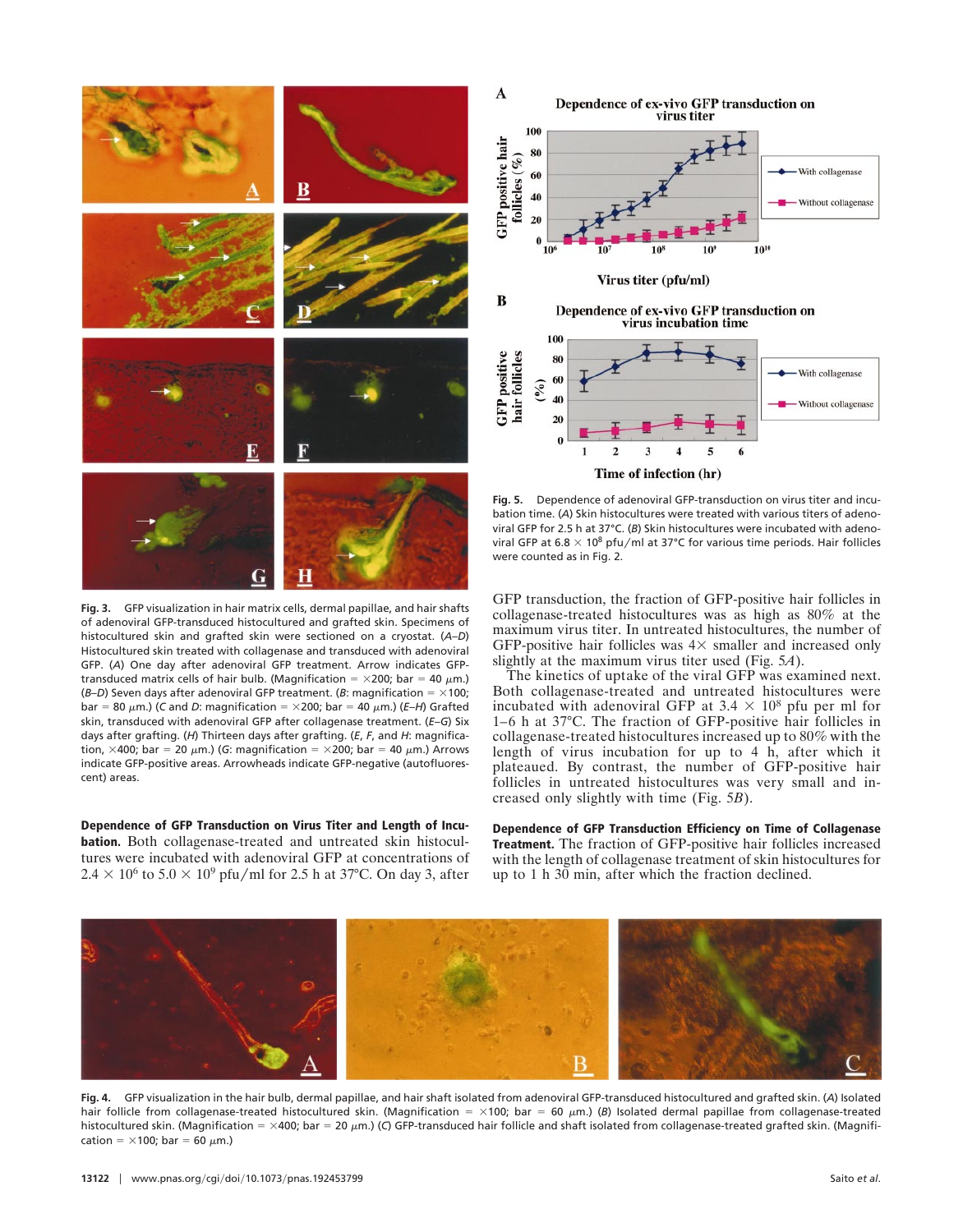

Fig. 6. GFP visualization in hair shafts of adenoviral GFP-transduced grafted skin. (A) Eight days after grafting. (Magnification, ×32; bar = 3 mm.) (*B–D*) Twelve days after grafting. (*B* and *C*: magnification =  $\times$ 80; bar = 1 mm.) (*D*: magnification =  $\times$ 63; bar = 1.5 mm.) (*A-D*) The view from the surface. Arrows indicate GFP-positive areas. Arrowheads indicate GFP-negative (autofluorescent) areas.

**In Vivo GFP Expression in Hair Follicles and Hair Shafts.** To go beyond the limited GFP expression achieved *in vitro*, the genetically modified histocultured skin was grafted onto nude mice. More extensive GFP fluorescence of hair follicles resulted in the collagenase-treated histocultured skin after grafting, whereas untreated skin showed only a limited response (Fig. 1 *G* and *H*). On day 8 after grafting, GFP expression was maximum in the central area of the graft where it reached 75% of hair follicles. GFP fluorescence was visualized in the root sheath cells and matrix cells of the hair bulb on postgrafting day 6 (Fig. 3 *E*–*H*). GFP expression was similar in GFP-adenoviral-treated skin grafted to immune-competent C57BL10 mice (data not shown).

**GFP Fluorescence in Growing Hair Shafts of Grafted Skin.** GFP fluorescence appeared in numerous growing hair shafts of grafted skin on postgrafting days 8 and 12 (Fig. 6), day 13 (Fig. 3*H*), and day 17 (Fig. 4*C*). The region of the growing hair shaft nearest to the GFP-positive hair bulbs expressed GFP at the highest levels (Fig. 3 *G* and *H*). GFP expression was predominantly in hair follicles and occurred to a much lesser extent in the epidermis and dermal fibroblasts (Fig. 3 *G* and *H*).

**Extended Expression of GFP mRNA in Histocultured and Grafted Skin.** The transduced GFP gene continued expression in hair follicles that were maintained in histoculture and even more strongly in implanted skin. RT-PCR analysis detected GFP-specific mRNA in histocultured skin at least through day 17. Electrophoretic analysis (Fig. 7) showed that the amplified cDNA from the GFP-transduced histocultured skin had the appropriate size of 720 bp. In contrast, RT-PCR of total RNA from untransduced histocultured skin did not produce this band. As a control, mouse  $\beta$ -actin (514 bp) was amplified by the RT-PCR with equal yields from GFP-positive and -negative skin. Also, the transduced GFP gene continued expression *in vivo* after grafting the GFPcontaining skin into nude mice. GFP-specific mRNA was detected at each time point as well (Fig. 7).

## **Discussion**

In this study, we have developed an efficient technique for genetic modification of the growing hair shaft. The ability of collagenase to enhance gene transfer to the hair follicle may be caused by partial digestion of the dermis, which exposes the follicle more completely to GFP-adenovirus. The GFP fluorescence initially seen in follicles later migrated into growing keratinized hair shafts.

In previous attempts to genetically modify follicles, genes were administered via the epidermis or dermis (7–9, 11). The delivery system described in the present report used both the epidermis and dermis in the floating collagenase-treated skin histocultures. The availability of the epidermis as well as the dermis can explain, at least in part, the high efficiency of gene delivery achieved. The present report demonstrates expression of a delivered transgene in large numbers of growing hair shafts.

Cotsarelis *et al.* (7) reported that  $\beta$ -gal activity was detected for up to 4 days in hair follicles after topical application of the liposome-entrapped *lac-Z* genes. In the present study, GFP fluorescence was maintained for a least 35 days in histoculture and for at least 17 days after grafting onto nude mice. Similar



**Fig. 7.** RT-PCR expression analysis of GFP gene in adenoviral GFP-transduced skin. Total RNA was extracted from the skin, reverse-transcribed, and amplified by PCR, as described in *Materials and Methods*. Mouse *B*-actin was used as the standard. PCR DNA markers show the molecular weight. Amplified GFP cDNA had the predicted size of 720 bp. (*A*) Histocultured skin. (*B*) Grafted skin. No GFP cDNA was amplified from uninfected skin.